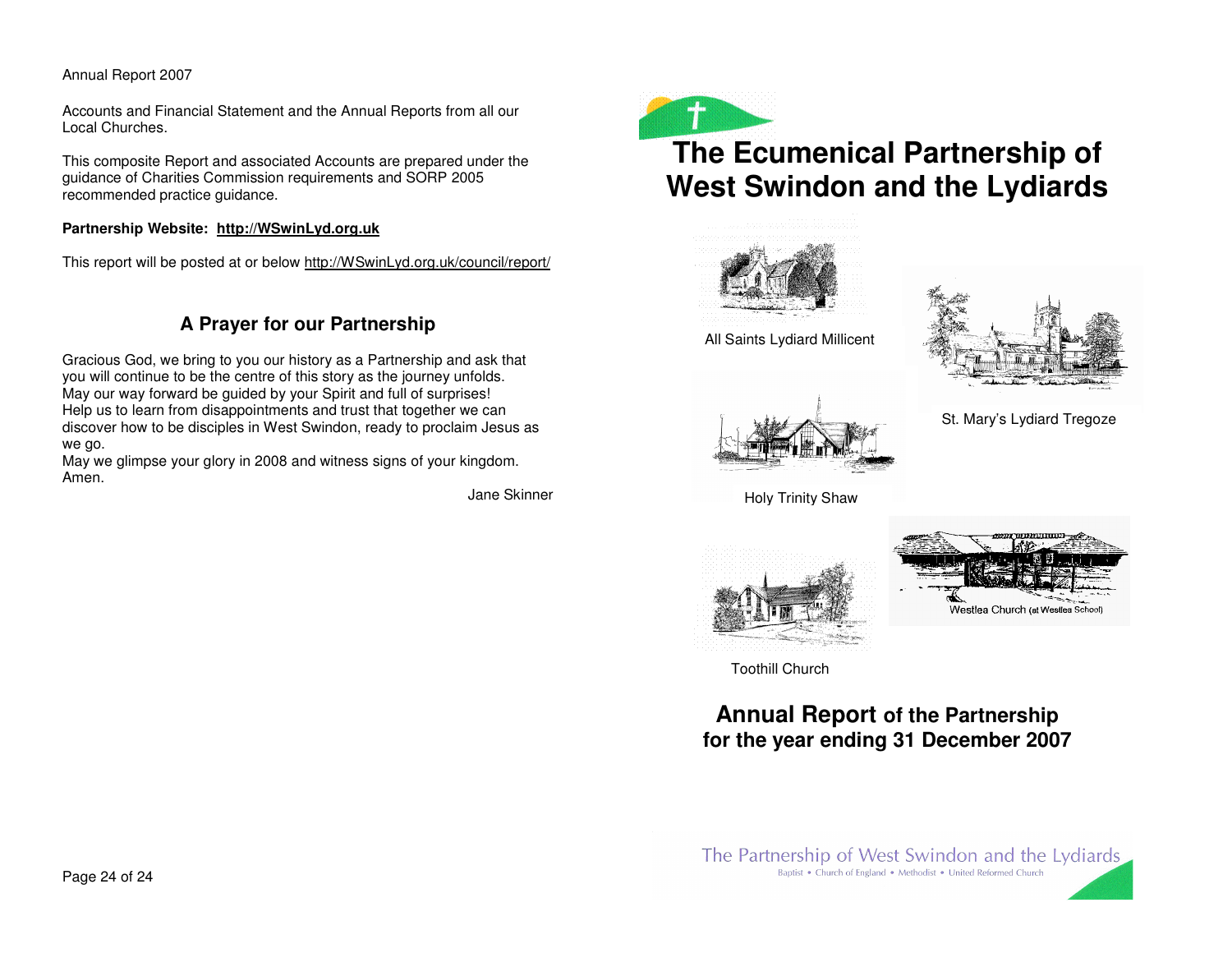### **Values**

We w ant to affirm a number of distinctive values, which we hold as being of particular importance for our Local Ecumenical P artnership (LE P):

- •We accept the Lordship of the risen Jesus Christ – alive still today.
- •We are Bible-based – accepting Scripture's inspiration and authority.
- • We are evangelical – in doctrine and its application to contemporary life.
- • We believe that Jesus Christ is the ground of our salvation and model of our mission, inspiring us in service to <sup>a</sup> m aterially and spiritually needy world.
- • We depend upon the dyna mic power of the Holy Spirit – to renew us and impart charismatic gifts for healing, deliverance and other ministries.
- • We are committed to <sup>a</sup> collaborative style of ministry – with all God's People.

## **Covenant**

We specifically com mit ourselves:

- To seek prayerfully to understand more clearly the Vision of God and His calling to grow His kingdom here.
- To discover more from the Scriptures about the theological basis for our unity-in-mission, and its practical consequences.
- • To conform ourselves to the values of Jesus, as enshrined in his teaching on discipleship and our 'Declaration of Intent'.
- • To share together in missionary outreach to the people that God leads us into contact with through our daily lives.
- • To serve all the people of West S windon & the Lydiards with the sa meunconditional covenantal love that God has for them.

## **MissionStatement**

We affirm, together with Churches Together in England that our understanding of the practical outworking of our shared Mission is:

- •To proclaim the good news of the Kingdom;
- •To teach, baptise and nurture new believers;
- •To respond to hum an need by loving service;
- •To seek to transform unjust structures of society; and
- • To strive to safeguard the integrity of creation and sustain and renew the life of the earth.

leadership tea ms about the possibility of getting involved. If you're like me…not young…find <sup>w</sup> ays to support the emerge activities. Pray, send money, drive <sup>a</sup> mini-bus, shift chairs, etc; it's all needed. You <sup>m</sup> ay also see Bee, Chris, Ellen, Jen and Nikki from the new Collective Bandaround…continue to pray for the schools work.

Chris Scarisbrick

## **S e cretary's R e p ort**

It has been a demanding year in this still-developing and varied role. Recent average is 2 days per week with the P artnership, alongside my other roles elsewhere. The main functions continue – support for P artnership planning and development; some delegated initiatives and liaison with Local Church Secretaries, Ministers and Administrator; resourcing and pursuing occasional projects; and external contacts on all these activities. My overall aim has been to support the <sup>w</sup> ays in which Local Churches and the Partnership relate to each other.

The Baptist and Anglican Staff appointments and <sup>a</sup> renewed drive to complete the long-running new Constitution have all taken time. Other work has been more fragmented and self <sup>m</sup> anaged - including Renew al of Membership Lists/ Electoral Roll, the Diocesan Growth Progra mme, and support for members <sup>w</sup> anting help and practical advice.

Personal support and organisational isolation rem ains an issue (a com monneed a mong officers and staff in volunteer-based organisations). There will be a review early in 2008.

From contact with people around the P artnership, I confirm our considerable indebtedness for the effort and faithful service of volunteer officers and members in all our Churches. Many carry significant responsibilities in support of others, and set <sup>a</sup> positive tone for the P artnership's witness in the wider com munity. Thanks to those who give me personal support too.

Ed Poole

## **And fin ally …**

We believe this report gives <sup>a</sup> clear picture of the life of the Ecumenical Partnership of West S windon and the Lydiards, and the <sup>w</sup> ays in which members of the E C C have sought to fulfil the responsibility placed on them as Trustees. This report should also be read in conjunction with the Annual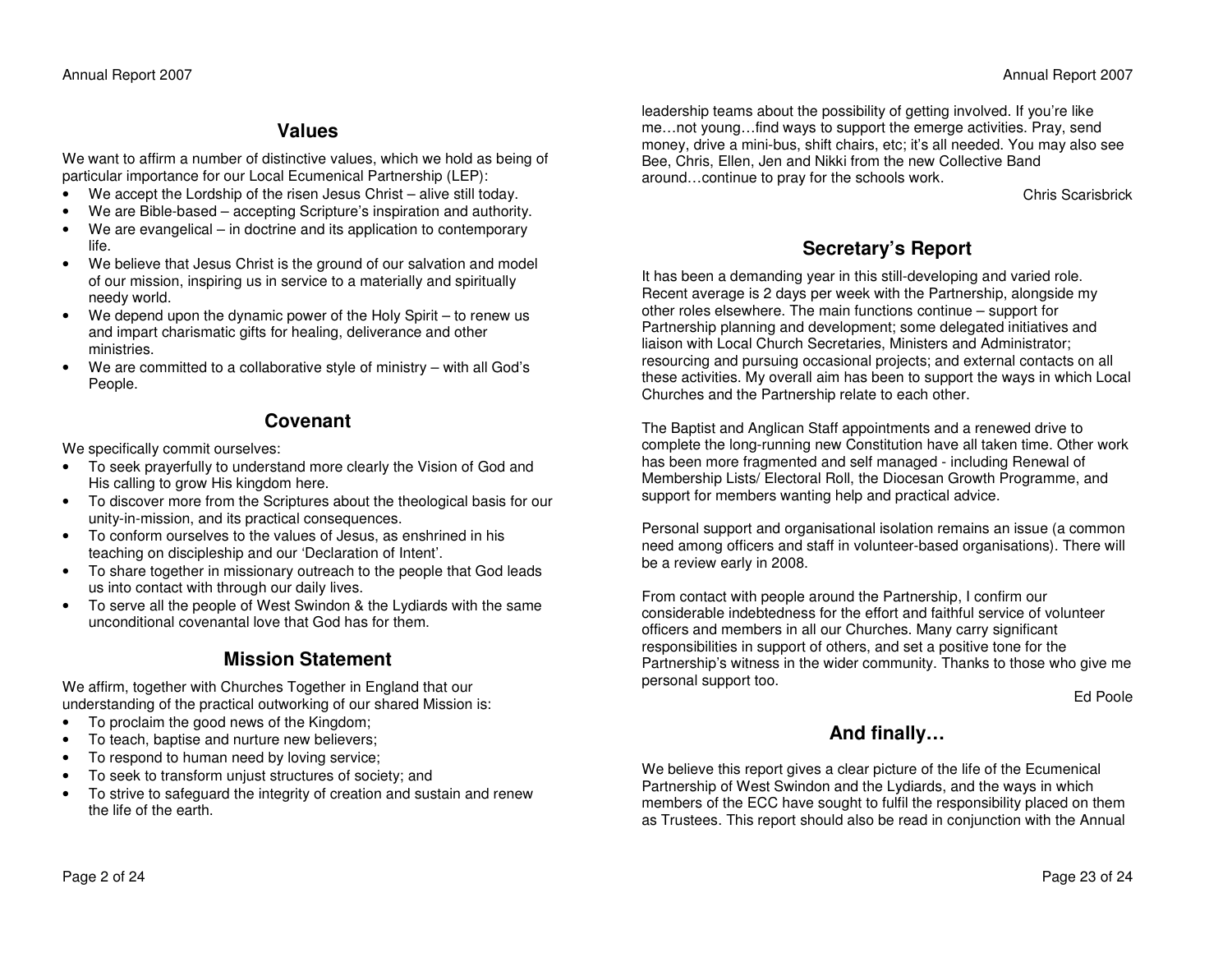Pray faithfully for your friends, neighbours and work colleagues. Practise talking about your experience of Jesus (not church, Jesus), and look for the opportunities to tell the people you've been praying for. Those opportunities will occur. (O K, I admit that's at least 5 things…)

**Eq uip andEncourag e** - Support, develop and affirm church members in their contribution to church and community life

We need to discern giftings <sup>a</sup> mong us, train, mentor, and recognize the ministries of people already in our churches.

Anne and Tudor have experience using "Willow Creek" and "Freedom in Christ" material respectively. Willow Creek materials are particularly valuable in helping Christians to realize their gifts and in enabling leaders to grasp fresh dimensions of Church development and growth. Tudor has used Freedom in Christ in his last church as <sup>a</sup> good <sup>w</sup> ay of teaching people who have done Alpha and w ant something more.

Training too, is being discussed. For exa mple most churches recognise they need help training those helping with children's and youth work. To this end we have John Hardwick coming for the weekend of 29<sup>th</sup> and 30<sup>th</sup> November with some training and <sup>a</sup> joint service. He has written lots of materials, and has <sup>a</sup> gift for enabling others in story telling and action songs. Please let us know of any other areas of training that you would be interested in exploring.

There are communities out there, where we don't have much natural contact yet, com munities that have needs we <sup>m</sup>ay be able to address. Doing so effectively, even if in sm all ways will encourage us to try more, and more importantly will give the credibility <sup>a</sup> mong those com munities that will allow us to witness to our faith, so, look for news later in the year about more ways we m ay be able to work in our com munities. When you see it, support it.

**Emerg e -** Start-up the P artnership's new youth work with Ncounter

One specific com munity we've only just begun to contact is youth. There are <sup>a</sup> lot of young people out there who don't ever go anywhere near <sup>a</sup> church but who need healthy relationships with one another and with society. Apart from our own children and their friends, they won't come to us. We must allow, encourage, enthuse and resource our young people to get out there and serve their com munity. Ncounter have tea med up with lots of new skilled and enthusiastic youth workers to help us. If you're less than about 25 or have gifts around working with 11-16 year olds, talk to your

#### Annual Report 2007

## **Organisation and Trustees**

The P artnership comprises five churches:

**All SaintsChurch, L y diardMillicent H oly Trinity Church, Sha w St Mary's Church, L y diardTreg ozeToothill ChurchWestleaChurch**

The P artnership is recognised by the B aptist Union, Church of England, Methodist Church and United Reformed Church, and serves over 30,000 people living in West S windon, The Lydiards and associated rural areas. It looks to the Swindon Churches Together as its Sponsoring Body for guidance and oversight.

#### **Our Bank Account** is with CafCash P.O. Box 289, West Malling, Kent *ME194TA*

**Our Auditor** is Monahan's, 38 – 42 Newport Street, Swindon SN1 3DR.

The Ecumenical Staff Tea m of Ministers comprises those who have been duly authorised and appointed by the four participating denominations (Article 5 of the Constitution).

| Team Rector (Church of England)                                  | <b>Revd Stephen Skinner</b>                                         |
|------------------------------------------------------------------|---------------------------------------------------------------------|
| Team Vicar (Church of England)                                   | <b>Revd Peter Knight (until</b><br>28 <sup>th</sup> January 2007)   |
| Team Vicar (Church of England)                                   | <b>Revd Tudor Roberts (from</b><br>20 <sup>th</sup> September 2007) |
| Minister in Local Appointment<br>(Methodist, part time)          | Revd Jan Partridge (until<br>31 <sup>st</sup> August 2007)          |
| Honorary Curate (Church of England, part<br>time)                | <b>Revd Jane Skinner</b>                                            |
| United Reformed Church Minister (self-<br>supporting, part time) | <b>Revd Dick Gray</b>                                               |
| <b>Baptist Minister</b>                                          | <b>Revd Anne Carter (from</b><br>24 <sup>th</sup> November 2007)    |

#### **CommitteeStructure**

The trustees are the members of the Ecumenical Church Council (E CC) (Article 8 of the Constitution). Anglican Members also constitute the Parochial Church Council (P CC) when needed to conduct Anglican specific business. The members of the ECC are the Partnership's Trustees for Charity Com mission purposes.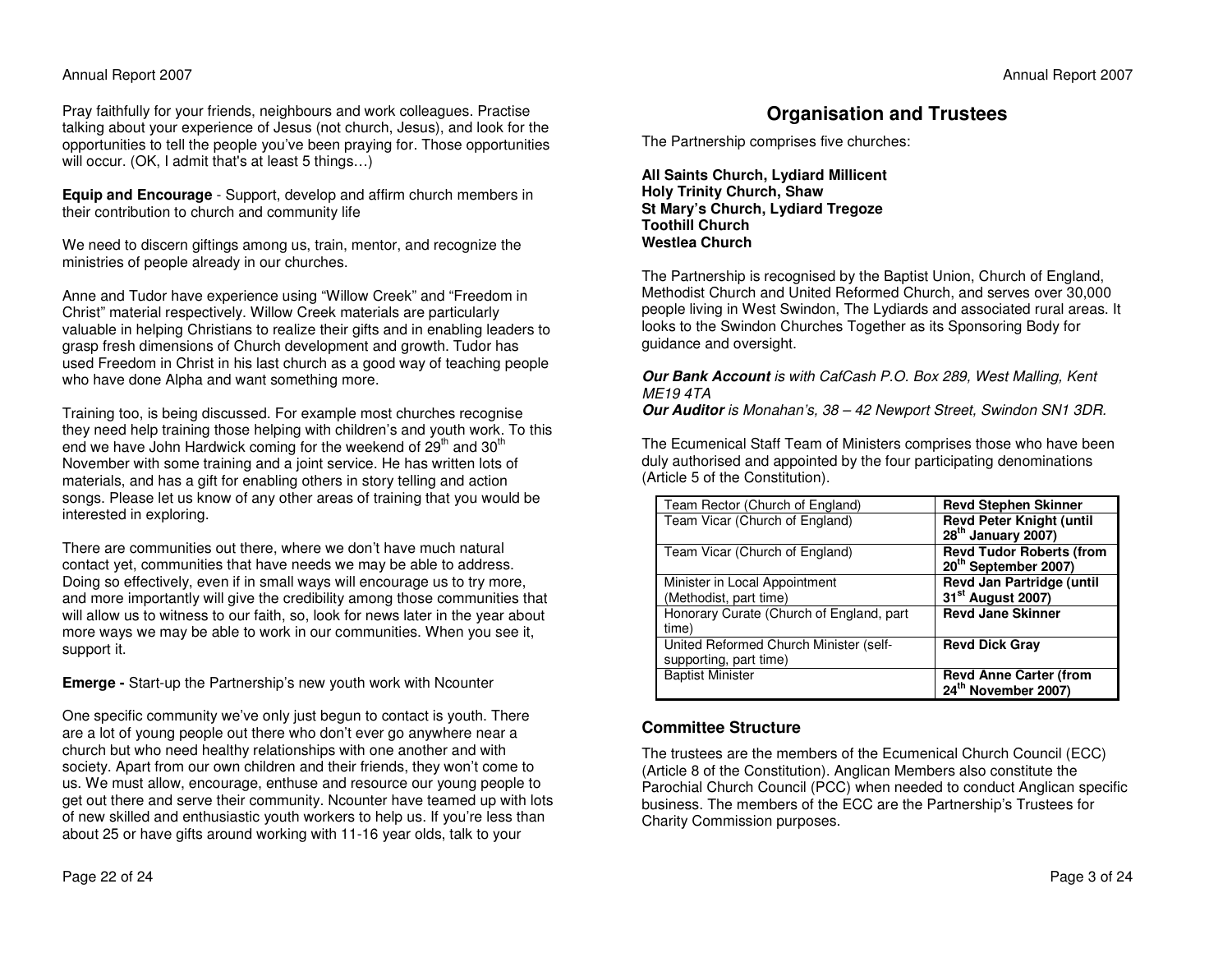| The Ecumenical Staff Team                              | As above                                  |                     |  |  |  |
|--------------------------------------------------------|-------------------------------------------|---------------------|--|--|--|
| <b>ECC Chair</b>                                       | <b>Chris Scarisbrick</b>                  |                     |  |  |  |
| <b>ECC Vice Chair</b>                                  | <b>Revd Stephen Skinner</b>               |                     |  |  |  |
| Churchwardens                                          | <b>Maureen Anderson (R)</b>               |                     |  |  |  |
|                                                        | Ivan Gilmore                              |                     |  |  |  |
|                                                        | Lesley Franklin (A)                       |                     |  |  |  |
|                                                        | <b>Debbie Fleet</b>                       |                     |  |  |  |
| Senior Steward                                         | <b>Mark Dowling</b>                       |                     |  |  |  |
| Treasurer                                              | <b>Revd Dick Grav</b>                     |                     |  |  |  |
| Secretary                                              | <b>Ed Poole</b>                           |                     |  |  |  |
| <b>Elected Members</b>                                 | Eileen Sawyer (A)                         | <b>Peter Gilder</b> |  |  |  |
|                                                        | David Ratnam                              | <b>Steve Pearce</b> |  |  |  |
|                                                        | John Halstead<br><b>Chris Scarisbrick</b> |                     |  |  |  |
|                                                        | <b>Mark Dowling</b>                       | <b>Jane Skinner</b> |  |  |  |
|                                                        | <b>Rachel Dowling</b><br>Angela Mak       |                     |  |  |  |
|                                                        | Pat Langton                               |                     |  |  |  |
|                                                        | <b>Lesley Franklin</b>                    |                     |  |  |  |
| David Tapscott (Deanery Synod rep)<br>Co-opted members |                                           |                     |  |  |  |

(A) Appointed during year (R) Resigned during year

We are recognised by Churches Together in England as <sup>a</sup> Single Congregation Local Ecumenical Partnership. The ECC is the main governance and representative body. Its <sup>m</sup> ain responsibilities are broadly grouped as Regulatory, Oversight and Governance. Other responsibilities are devolved to the Local Church Committees (LC C) / Leadership Tea ms in the areas of Partnership, Ministry / Mission, Pastoral care and Leadership. A fuller description of the current functions of the E CC, P CCand LCC's can be found in the current Partnership Constitution (1988) and in draft Standing Orders for the revised Constitution (2006).

The E CCmet 6 times in 2007 [Jan (twice), M ay, June, Sep, Nov] in addition to the Annual General Meeting on 14 March. ASpecial General Meeting met on 5 Aug to endorse the appointment of the B aptist Minister Revd Anne Carter. Main ECC topics during the year were:

M ain topics discussed were:

- Arrangements for All Saints interregnum, Toothill and Holy Trinity ongoing
- • Liaison with 2 Staffing Groups; progress updates to Churches. Welcoming and induction arrangements
- •2007 Partnership Goals
- •• Income and expenditure; property refurbishments; review of budget planning process
- •Youth activity reports; strategic proposal from Ncounter
- •Appointment and role of External Consultant to Staff Tea m
- •• Partnership Profile and Minister's profile for Team Vicar appointment

time to develop well. My hope is that Toothill and Westlea will also use this Diocesan initiative to assist in their plans for growth.

In essence the Diocese is encouraging us to grow in 4 dimensions:

- •**• In Commitment**: Loving God and each other more, taking our discipleship of Jesus seriously (for exa mple in releasing spiritual gifts and equipping).
- •**• In Partnership**: Looking for opportunities to work with others, both within the church and beyond it (for exa mple with schools, com munity projects).
- • **In Influ ence**: Engaging with people where they are, living with integrity, and speaking prophetically into the world around (for exa mple in social justice).
- • **InNumbers**: Bringing others into relationship with Christ through faith, so more enter His Kingdom (for exa mple using evangelism courses).

II am glad to say that our churches and our individual members already practice these 4 dimensions in <sup>m</sup> any <sup>w</sup> ays, and this Annual Report bears witness to this. However, there are <sup>m</sup> any more opportunities to be grasped by individual churches and the partnership as <sup>a</sup> whole. Our P artnership Goals which the Partnership Council (E.C.C.) will be proposing for adoption by the A.G.M. will all be oriented tow ards aspects of Growth such as mentioned above. They will all be expressions of Christ's call to Mission which is so central to our faith. As we continue to participate in these together, we pray that God's Spirit will so bless us that we turn the tide in our partnership from our long numerical decline into sustained growth. Stephen Skinner

## Partnership Council Principal Goals for 2008

**Prayer and Spirituality -** Develop and extend prayer commitment throughout the P artnership and Local Churches

We aim to build upon this Goal of 2007 by continuing to encourage the building up of praying com munities around the P artnership. We will offer <sup>a</sup> greater variety of ways to pray; informally, liturgically and through silent waiting on the Lord. We will offer opportunities for people to discover other forms of spirituality in the Christian tradition to enrich their own lives and to assist in mission.

So, take advantage of the opportunities to develop your personal spirituality, allow our churches to equip and encourage you in your faith.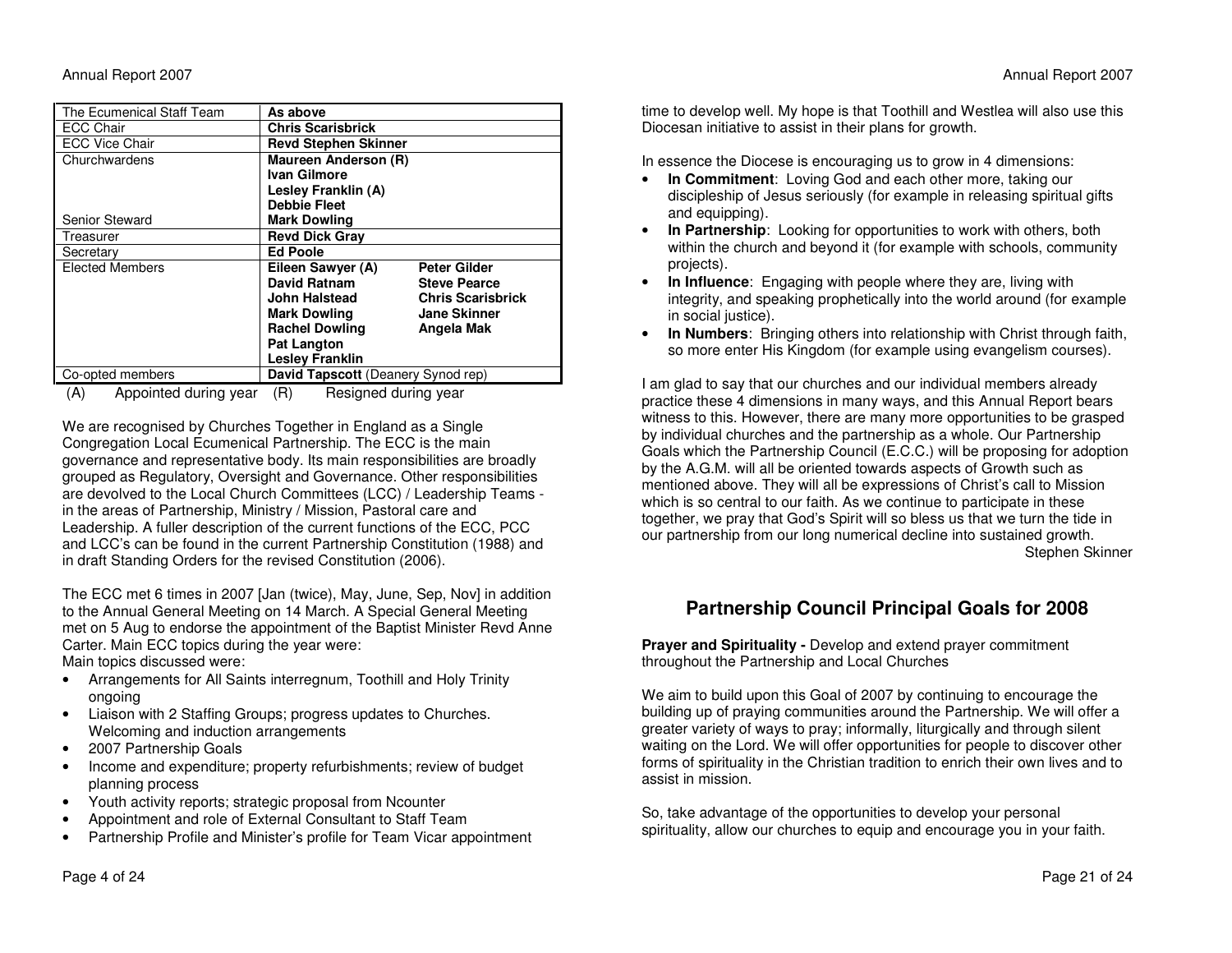## **Wider Church**

#### **Deanery Sy nod**

The Deanery of S windon holds Synod Meetings three times <sup>a</sup> year. T wo of those held in 2007 used venues in West Swindon: the Trinity Centre – home of Swindon Family Church, and Toothill Church. The other <sup>w</sup> as heldat St. Peter's Penhill.

The following issues were discussed over the year:

- • The mission opportunities in the challenging estates of Penhill and Pinehurst. Plans are being formulated for <sup>a</sup> mission priest to undertake 'front line' outreach in these areas, collaborating with other local churches. St. Peter's church requires <sup>a</sup> lot of redevelopment to assist this outreach.
- • Diocesan Budget for 2008. The aim was to only increase P arish Shares by 3.5% on average. This would entail further cutbacks in stipendiary clergy numbers across the diocese as <sup>a</sup> whole. Even then the projected deficit for the diocese in 2008 runs to over £100,000.
- • A lengthy presentation on the opportunities presented through 'Extended Schools'. The government scheme is to use school sites as bases for offering extra services for fa milies, such as parenting support. Opportunities for the churches to get involved in these key com munity centres.

There are vacancies for 4 people to be elected to serve on Deanery Synod from 2008, for the next 3 years. It is important we are well represented. See Stephen for details.

Stephen Skinner

### **GrowthPla ns &Mis sionStrate g y**

The Diocese of Bristol has for several years been actively encouraging every P arish to develop strategic plans for different <sup>w</sup> ays to encourage Growth. There have been <sup>a</sup> number of Conferences, Leaflets, <sup>a</sup> DVD, and even <sup>a</sup> specially written Course to assist in this. T wo such Conferences were held at Toothill Church at the end of November 2007, and we had several delegates from our partnership at these events.

Three of our five partnership churches have been forew arned by the Archdeacon of Malmesbury that in his 2008 "Articles of Enquiry" he very much hopes we will include <sup>a</sup> "Local Growth Plan". These are Holy Trinity Shaw, St. M ary's Lydiard Tregoz and All S aints Lydiard Millicent (because these are Anglican – owned buildings). The Plan would set out <sup>a</sup> number of areas where each church will be planning actively for Growth over the next few years. Several churches have begun work on this, but they will take

•• 5<sup>th</sup> Sunday common services

The E CCStanding Com mittee met 6 times in 2007, at intervals between E C C meetings – to plan agendas and follow up on E C C decisions.

Appointed Sub Groups handled specialist areas of work on behalf of the E C C, and gave reports on progress. They included for 2007:

- Staffing Consultative Group (ongoing with B aptist appointment) 6 group meetings, plus meetings visiting ministers, within the B aptist process
- • Staffing Consultative Group (Anglican appointment) – 9 group meetings, plus 1.5 days selection, following the Anglican process
- • Constitution Group (ongoing) – 8 group meetings and development work
- •Youth Leaders Group
- •E merge Consultative / Working Group

#### **Risks**

The Partnership has <sup>a</sup> number of risks to its activities which have been assessed at either ECC or Standing Com mittee levels. These include:

- • Risk of financial commitment, particularly with 3 full time clergy. Reserves have been strengthened to cover approx 1 year's stipend and expenses.
- • Organisational risks due to limited deployment of Staff for <sup>a</sup> large part of the year, Limited resources available for work delegated to the Officers and ECC Standing Committee.
- Organisational and accountability risks relating to the P artnership's Policies and Procedures, and extended work to revise the Constitution
- • Structural risks due to the Partnership's Ecumenical nature, and membership trends in some churches

The ECC considers that these risks have been mitigated to the best practicable extent. They are monitored within the P artnership's governance processes.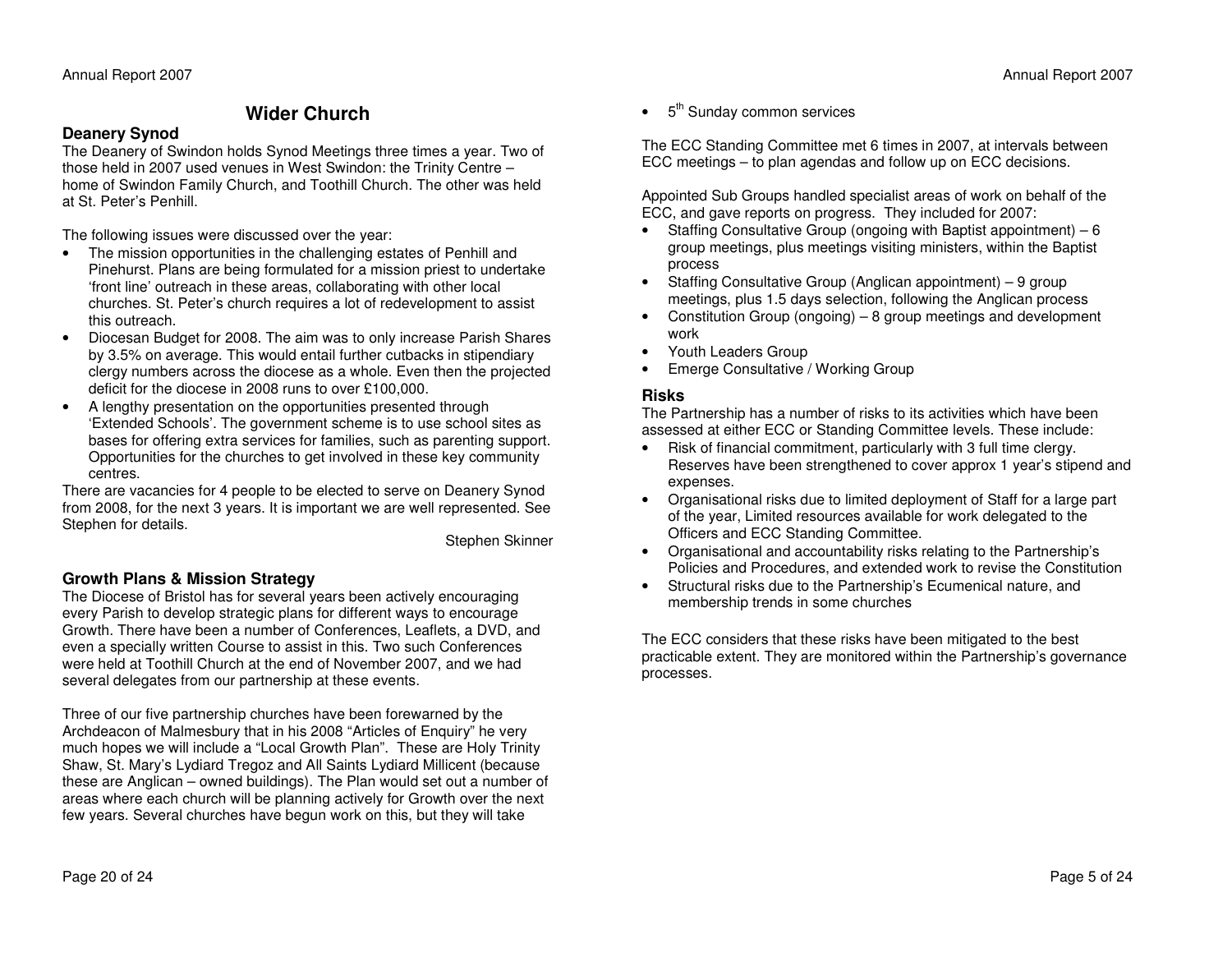#### **InductionandTraining of Trustees**

There is at present no form al process for training of new or existing Trustees. However ECC members are aware of their role and responsibilities, through discussion and briefing before and at meetings. Further attention will be given based on the provisions of the new Constitution when completed and adopted. Arrangements will also be <sup>m</sup> adein relation to the requirements for the P artnership's Charity Com mission registration by October 2008.

### **Reviewof 2007Goals/Tasks**

#### **Pray er**

Become a stronger and more committed praying community, both within *e ach Local C h urch a n d across th e P artn ership.*

We started by sending out <sup>a</sup> prayer questionnaire to find out what actually was going on in our churches. We discovered that there were <sup>m</sup> any prayer activities but they were not always well attended. Several churches have implemented various recom mendations that arose from the questionnaire.

In November about 20 people met for <sup>a</sup> day of listening, exploring and sharing in the discovery of prayer. This <sup>w</sup> as very well received with people learning much that would not only help them in their personal prayer life but also that of their churches.

One Church laid on a Prayer day on the theme of "H ands". People could come and go whenever they wished and spend time exploring various aspects of hands at different stations.

For Lent 2008 the Partnership will study the Grove Spirituality course "Soul Spark", <sup>a</sup> short course exploring prayer and spiritual growth.

This goal is not one that has <sup>a</sup> finite end but we have taken steps tow ardsbeing <sup>a</sup> more prayerful com munity.

Janet Gray

#### **Ministry**

Ensure that the Partnership's Staff Team is brought up to its allocated *number as soonas p ossible.*

After an extended search with the Baptist Union process, Revd Anne C arter received <sup>a</sup> unanimous call in August from Toothill Church and Holy Trinity Church Sha w to become the new (joint) B aptist Minister. Recom mendations were warmly and promptly endorsed by the E CC, and Anne <sup>w</sup> as welcomed

Toothill Manse is now managed by the ECC, and a committee has been formed. Apart from the Toothill M anse there is no direct financial involvement from the E CC for the upkeep, repair or development of the buildings. Further inform ation about works undertaken in each church during 2007 can be found in the Local Churches' annual reports.

#### **Finance**

The ECC carries the responsibility of handling payments for:

- • Our share of contributions to the Sponsoring P arent Bodies via: the Bristol Diocese, The Upper Tha mes Methodist Circuit, The West of England B aptist Association and the United Reformed Church. These payments contribute tow ards the cost of the full time stipendiary clergy and wider ministry.
- •Ministerial and church fees for weddings and funerals
- •Staff Expenses
- •Salary for P artnership Administrator
- •• Stipend for a Baptist Minister when one is appointed
- •Expenses incurred during <sup>a</sup> pastoral vacancy
- •• Support for Partnership-wide Youth work

More detailed information about P artnership Finances is in the Annual Accounts and Financial Statement.

For 2007 the Partnership <sup>m</sup> ade a small loss, <sup>m</sup> ainly due to the costs of refurbishing the <sup>m</sup> anse. However our reserves are healthy and exceed 1 year's stipend.

For 2008 the budget is for <sup>a</sup> loss as churches are unable yet to meet the significantly increased costs from the Diocese. Our Diocesan share is increased by 13%. We plan to undertake an income survey in M arch 2008.

The Budget for 2008 shows <sup>a</sup> deficit of £11,500. There will be <sup>a</sup> major problem in 2009 unless we can increase church giving. We have reserves of £ 40,000 at the end of 2007, which should enable us to <sup>m</sup> anage the deficit in 2008. (D G)

#### **Partnership Office**

Our Administrator Claire Beaton has left us in January 2008. We thank her for her significant contribution to the P artnership over the last 3 years. We are looking at what our needs are for the next couple of years.

Dick Gray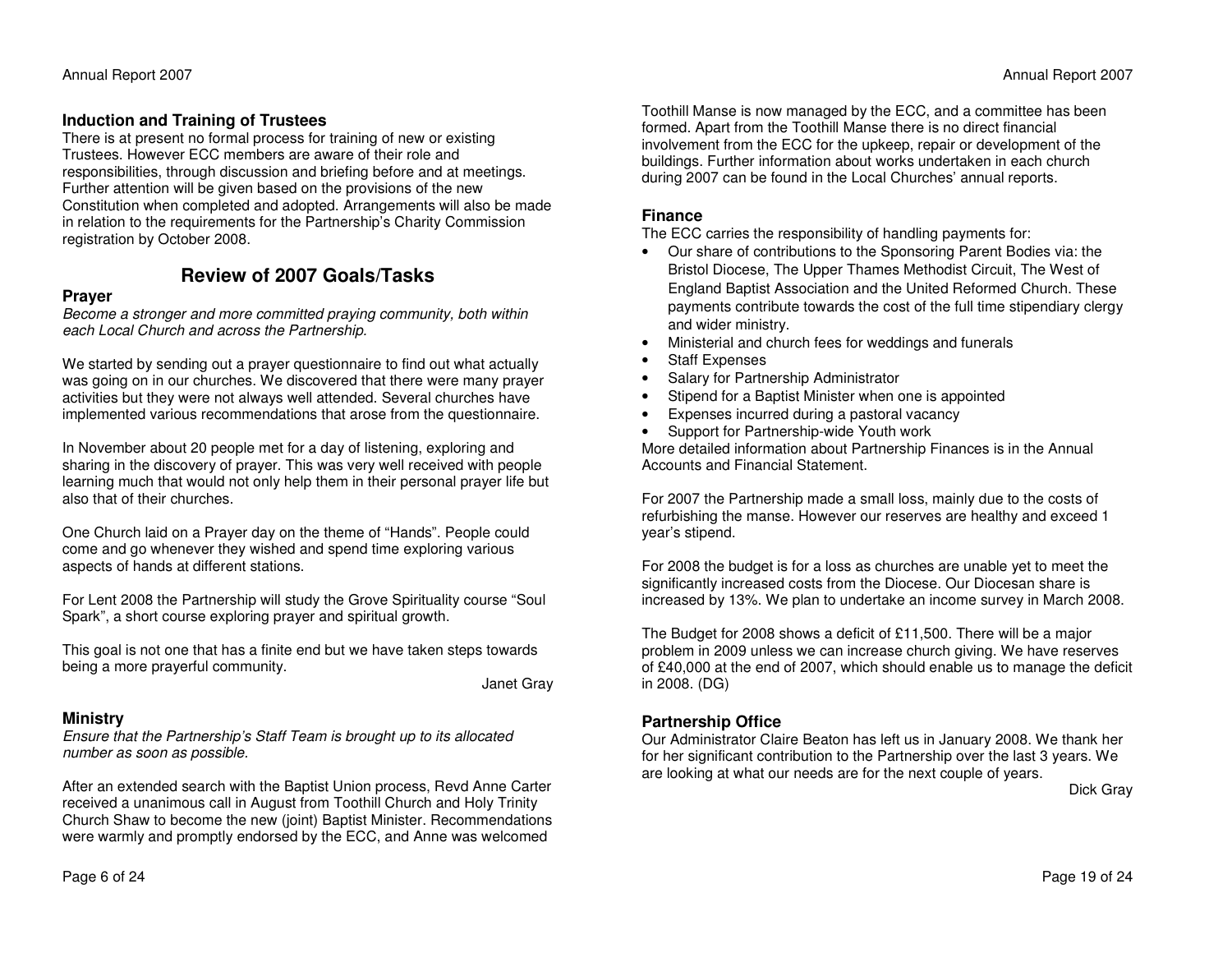Practices are usually well supported and have had at times over 12 people with visitors from as far as France, we have several regular visitors from Purton & Lydiard Tregoze there have been only <sup>a</sup> few occasions when we were unable to practice due to low attendance.

Going forw ard we hope to learn <sup>a</sup> new method and hold an open morning to encourage new ringers

### **Mission**

#### **Publicity andCommunication**

- We advertise monthly in the local Link M agazine, which includes information about our Partnership, the Office telephone number and email address.
- • We especially promote our <sup>m</sup> ajor festivals of Christm as, Lent, Holy Week and Easter. Cards are produced and delivered by some local churches. This year we produced joint inform ation leaflets, through the Partnership Administrator, with our Mission Zone partners in Purton. These showall the special Services and Events of this period. We also produce <sup>a</sup> joint Christm as Services card for distribution in the local hotels and when we are out carol singing.
- • Generally each local church is responsible for its own publicity – this is through their Monthly M agazines or Weekly Notice Sheets. Plans are in hand to reintroduce a shared Partnership Bulletin or Notice Sheet, so that there can be <sup>a</sup> better interchange of inform ation between our churches, without duplicated effort.
- • Our web sites are becoming more comprehensive and traffic is building up, mostly as <sup>a</sup> result of the regular partnership news being read online, or downloaded.
- •• Browse over to http:WSwinLyd.org.uk/council/webbery to see the usage graph.

Chris Scarisbrick

## **Buildings and Resources**

#### **Ch urc h Buildin g s**

The E C C devolves the care and <sup>m</sup> aintenance of our church buildings to the respective Local Church Councils whilst still being the legal body charged with their <sup>m</sup>anagement. So, for exa mple, applications for F aculties to allowwork to be done in St M ary's, All S aints or Holy Trinity are brought to the ECC/PCC before being sent to the Diocesan Office for approval; work at Toothill Church needs Methodist approval.

and inducted in November, along with husband D ave now living in Toothill Manse.

With the departure of Revd Peter Knight in January, <sup>a</sup> second Staffing Consultative Group <sup>w</sup> as set up to collaborate with the Archdeacon on the new Team Vicar appointment (Anglican process). With extensive collaboration between the P artnership and All S aints and writing the Partnership and Church Profile document, the advertising and selection process led eventually to four short-listed candidates in June. Revd Tudor Roberts was then appointed, and welcomed to All S aints Vicarage along with his wife Revd Tricia and children Harriett and Theo, just in time for the children to start at their new school….

The M anse and the Vicarage were also extensively refurbished over the summer period, and redecorated throughout. Huge thanks go to the tea ms of Local Church members and others who planned, led and helped with this work. We think they all liked the results! Both Ministers are settling quickly into Church life here, and have been supported in learning about P artnership and Local Church <sup>m</sup> atters, continuing into 2008.

Warm thanks are due to members of both Staffing Groups (from within the P artnership and Ecumenical friends) for their service. The whole Staff Tea m(existing and new) has now started <sup>a</sup> series of whole-day sessions with an experienced External Consultant, supporting their collaboration in leadership and ministry together. These also continue into 2008. Stephen Skinner & Ed Poole

#### **Fellowship**

Strengthen bonds of friendship and support, reaching out to others across *th e Partn ership with Christ's love a n d care (Biblical 'koin o nia'.)*

This fellowship goal <sup>w</sup> as set when 3 of our 5 churches were in interregnum. The nature of our fellowship activities from the inform al, to the more form al, was therefore often very influenced by our interregnums. Fellowship activities often included, and were linked, with the other two 2007 goals prayer and ministry.

Anglican and B aptist staffing/appointment groups, included from across theP artnership churches ministers, lay representatives and other non Partnership reps. E.g. Deanery and beyond. These staffing groups had possibly the widest Partnership fellowship connections seen in recent years.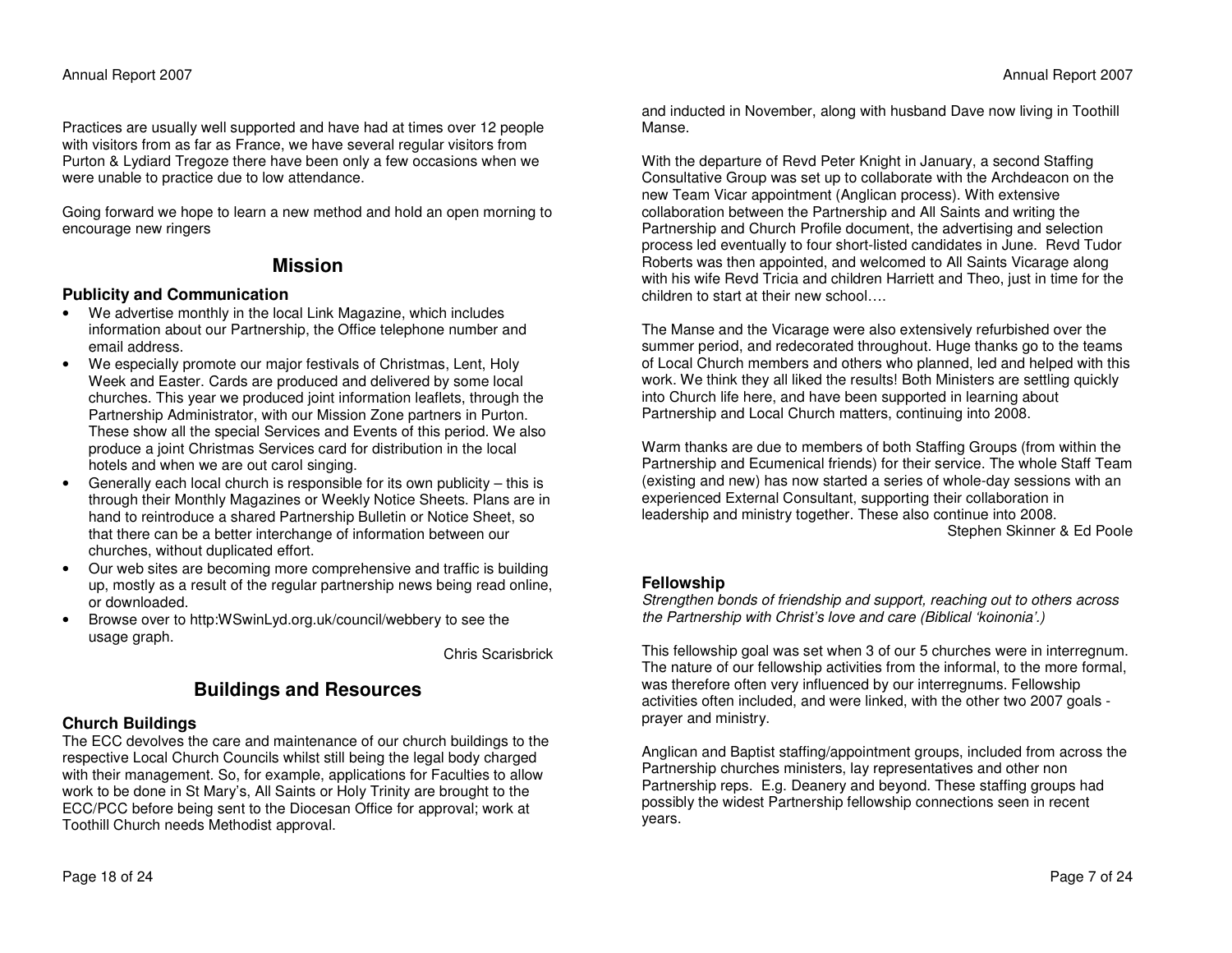This wide and close fellowship connection of staffing groups occurred again in events around /at interviews, with viewing of preaching, hosting, cooking, interview bases, with all our churches working together as one wide fellowship team to achieve our the 2 much needed appointments for our ministry goal.

Has this wide and close purposeful fellowship experience across the Partnership fellowship ever been as successful before? It seems to have <sup>a</sup> 'digging for victory', as well as <sup>a</sup> Christ like supportive to all attitude. The success of this cross fellowships experience in our Partnership is an important success to reflect on and learn from in 2008.

- **Alpha** course (usually based at and led by one church, All Saints) was jointly led, supported, hosted by 3 churches working closely and prayerfully together St Mary's, Toothill, All Saints (Purton Methodist Church was <sup>a</sup> fourth church involved, in hosting our memorable spirit filled Alpha Away day)
- • A well attended **Bunko** dice game evening was hosted by H T Shaw, and superbly led by St Mary's and several non Partnership people, who enjoyed leading the Partnership mob in <sup>a</sup> fast moving and meet lots of folk game.
- **Carol singing** <sup>a</sup> small group sang carols and handed out leaflets in the West Swindon District Centre.
- • **Prayer day fellowship** - much spiritual and often close fellowship was enjoyed all day, between all our churches, throughout the day, whether in large or small groups.
- • **Christmas Concert Wootton Bassett Brass Band** enjoyed strong Partnership fellowships support, for <sup>a</sup> super friendly Partnership event.

In 2008 may we build on the supportive fellowship links that especially our interregnums forged, out of need, and also keep enjoying <sup>a</sup> variety of fun and stimulating events across our church fellowships.

Eileen Sawyer.

The three Church of England Schools within our Partnership are Lydiard Millicent VC Primary, Oliver Tomkins VA Infants, and Oliver Tomkins VA Juniors. We continue to develop our special responsibilities towards these schools in various ways, especially through some of our Ministers. We are able to offer annual grants for the purchase of Christian resources through the Lydiard Education Trust. St. Mary's Church has this year begun to hold special seasonal Services at the Oliver Tomkins Schools on Sunday afternoons – they have been well supported.

We are beginning to build our links more strongly with Greendown Secondary School. This is through Governor Involvement, and through the Emerge youth project. We hope that this will lead to some fruitful partnerships with the school in the future.

Stephen Skinner

## **From the All Saints Bell Tower**

The ringers have continued to progress, some are now able to ring <sup>a</sup> touch of Grandsire and Bob Doubles, and others are beginning to learn how to hunt to a method.

We have gained 2 new ringers one who has returned after many years break and is doing well along with her daughter who has only learnt to ring in the last 6 months but is now able to join us on <sup>a</sup> Sunday morning.

Jo retired as Tower Captain and we thank him for all the hard work, enthusiasm and dedication he has given to the tower and its ringers over the many years. He still continues to ring and is an important member of the team.

We have rung for 19 Weddings and have also rung for the majority of Sunday Services. The bells have been rung just over 120 times this year. The Christmas period was <sup>a</sup> busy time for us and we rang for 7 services. We also were able to ring in the New Year.

The tower has been used on the Branch Training day and was also used for the Branch AGM. We have also had 4 visiting Bands of ringers from as far away as USA

We opened the Tower for the Church Garden Party and had <sup>a</sup> large number of people come up to the ringing chamber and were able to show people what we did as well as give some of them <sup>a</sup> chance at having <sup>a</sup> go themselves.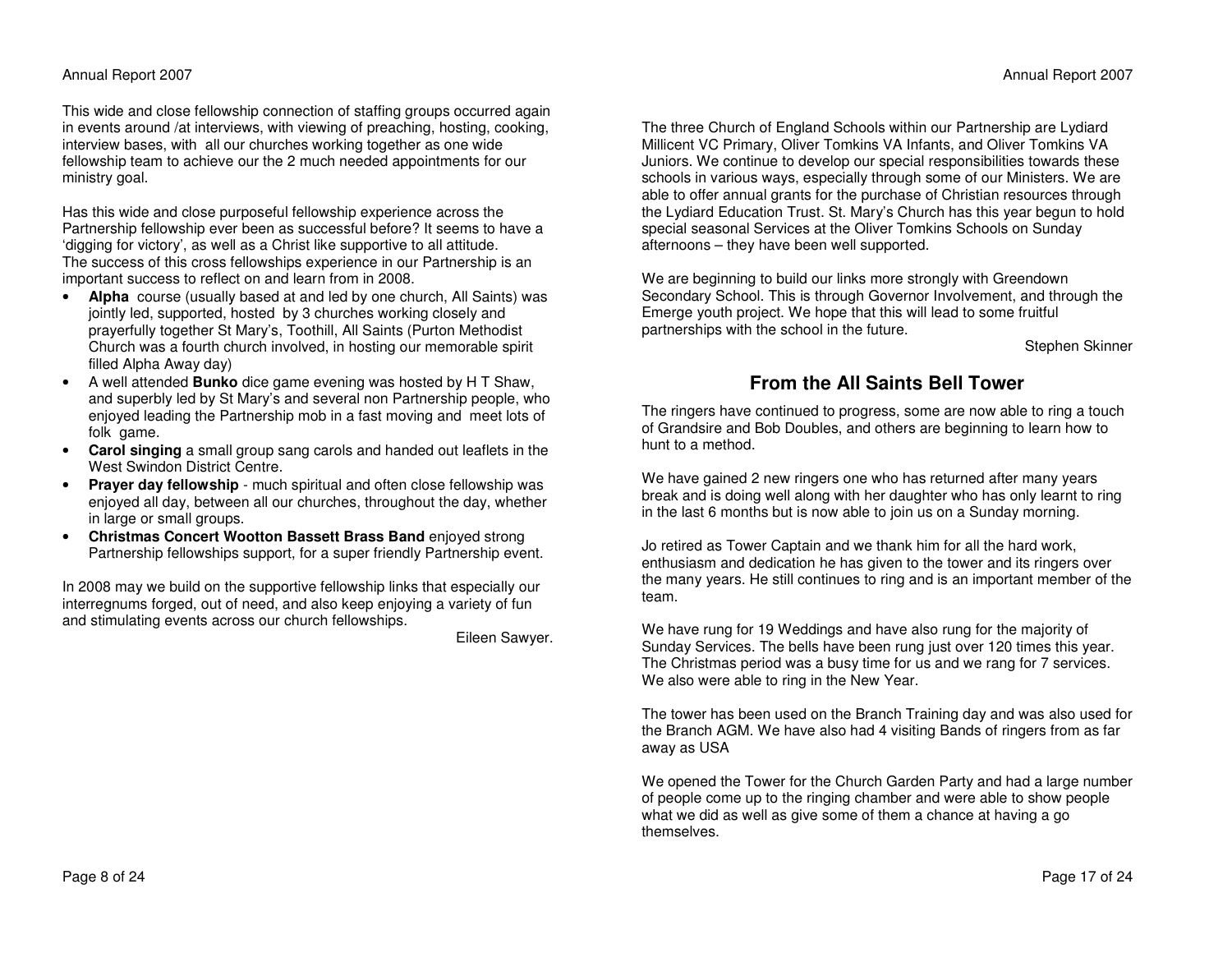#### Annual Report 2007

We look forward to 2008 Services at Shaw (March 30 $^{\rm th}$ ) and St. Mary's  $(J$ une 29<sup>th</sup>).

We held one other very memorable special Service in July, when we welcomed the 'Collective' Band and those involved in Café Base West to take part in an evening Service at Shaw led by Stephen, Claire Camm and Val Jones. We were delighted at the support from both younger people and us older ones! We were able to hear first hand of the youth work in the Partnership, see the Band perform, worship, and pray for the work's success.

Two other huge highlights of 2007 were the Induction / Licensing Services for Tudor Roberts and Anne Carter.

The service in September at All Saints for Tudor required <sup>a</sup> huge amount of preparation by me and All Saints. The complicated logistics (especially of parking, processions and food!) all came off very well, despite some last minute panics by me!

The Service in November at Shaw Church for Anne was long in the planning, and went flawlessly. The size of the building enabled plenty of space for everyone. The heavy Baptist ministerial involvement was really interesting for many of us!

All these excellent Services prove to me that one of the greatest ways that we feel united as <sup>a</sup> Partnership is when we come together to worship, and in <sup>a</sup> larger arena feel God's presence in <sup>a</sup> specially powerful manner. Praise His Name!

Stephen Skinner

#### **Church & Schools**

Our churches have <sup>a</sup> great deal of involvement in our many local schools, in the following ways:

- Many school Governing Bodies have members of our churches serving on them. Indeed quite <sup>a</sup> few of their Chairs & vice Chairs are church members.
- • Other church members are involved as Teaching Assistants and of course as Teachers.
- • Our Ministers regularly take Assemblies in the following schools: Shaw Ridge, Brookfield, Toothill, Peatmoor, Tregoze, Oliver Tomkins Juniors & Infants, and Lydiard Millicent.
- • Some local schools visit our churches regularly for lessons, concerts and special Services, and contribute displays to St. Mary's Flower Festival.

## **The Christian Community and our Worship**

#### **Membership**

Membership of the Partnership is through the Local Churches, and each congregation is responsible for encouraging regular attendees into membership. Within our different church traditions there are slight differences in understanding of membership.

#### **Membership Summary**

|                        | 2007 | 2006 | 2005 | 2004 | 2003 | 2002 | 2001 |
|------------------------|------|------|------|------|------|------|------|
| <b>All Saints</b>      | 126  | 123  | 118  | 116  | 118  | 120  | 119  |
| St Mary's              | 76   | 80   | 87   | 98   | 104  | 102  | 106  |
| Holy<br><b>Trinity</b> | 37   | 37   | 55   | 57   | 57   | 64   | 72   |
| Toothill               | 35   | 34   | 41   | 42   | 41   | 44   | 48   |
| Westlea                | 25   | 25   | 24   | 25   | 26   | 27   | 29   |
| <b>Total</b>           | 299  | 299  | 325  | 338  | 346  | 357  | 374  |

#### **Normal Sunday Attendance**

|                   | 2007  |       | 2006  |       | 2005  |       | 2004  |       | 2003  |       |
|-------------------|-------|-------|-------|-------|-------|-------|-------|-------|-------|-------|
| Church            | Adult | Child | Adult | Child | Adult | Child | Adult | Child | Adult | Child |
| <b>All Saints</b> | 81    | 20    | 82    | 24    | 81    | 26    | 86    | 27    | 85    | 27    |
| St Mary's         | 53    | 10    | 50    | 10    | 57    | 10    | 64    | 11    | 61    | 13    |
| Holy<br>Trinity   | 34    | 11    | 32    | 10    | 37    | 15    | 37    | 16    | 37    | 15    |
| Toothill          | 23    | 4     | 26    | 8     | 24    | 8     | 33    | 12    | 30    | 16    |
| Westlea           | 22    | 11    | 21    | 13    | 21    | 14    | 22    | 15    | 22    | 18    |
| Total             | 213   | 56    | 211   | 65    | 220   | 73    | 242   | 81    | 235   | 89    |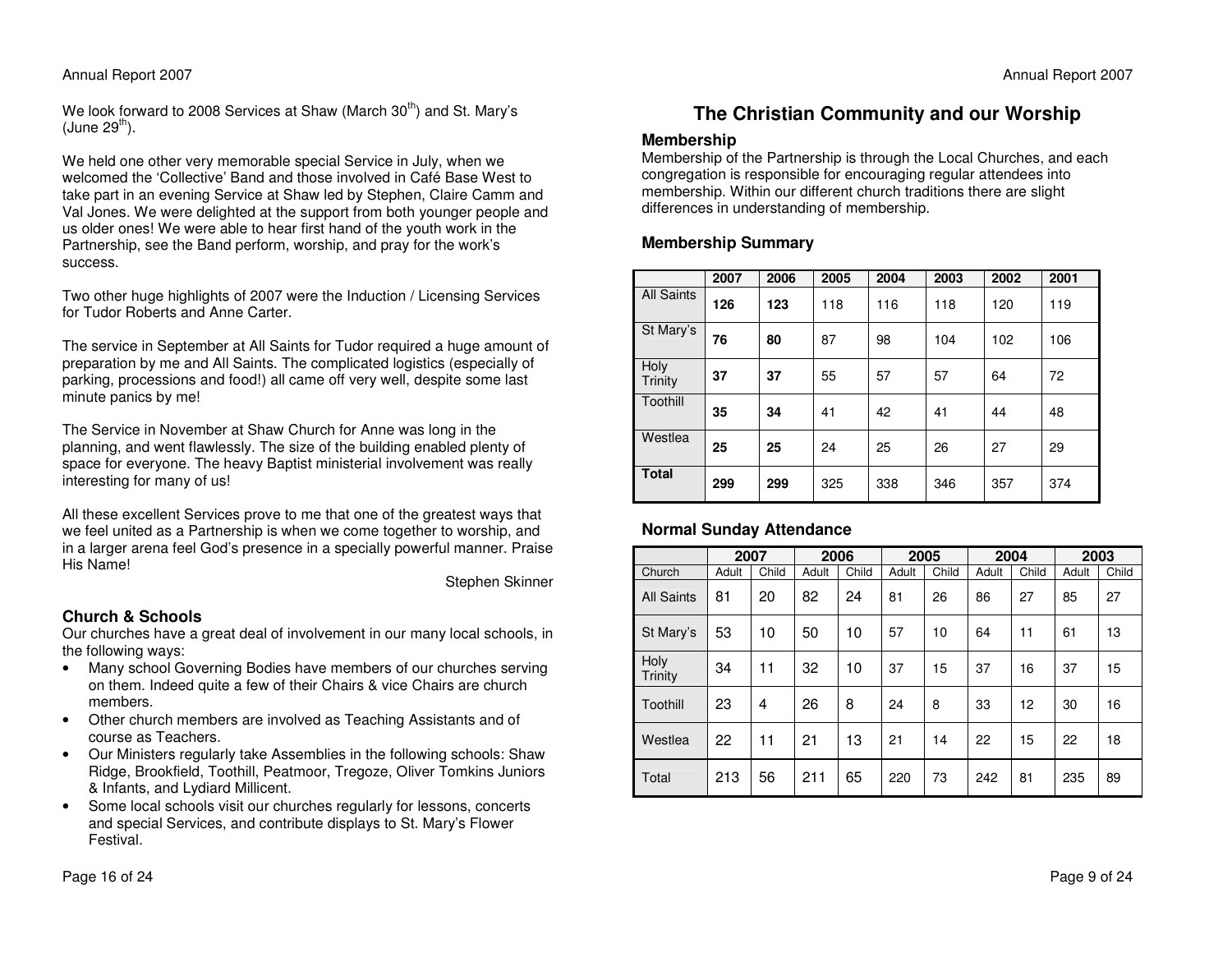#### **Ministry**

In addition to Staff Tea m of Ministers, we are grateful to the following members of the Partnership who assist with the leading of worship in our churches:

| <b>Methodist Local Preachers</b> | <b>Mr Mark Dowling</b><br><b>Mrs Rachel Dowling</b><br><b>Mr Gordon Partridge</b> |
|----------------------------------|-----------------------------------------------------------------------------------|
| Anglican Readers                 | <b>Mrs Di Benbow</b>                                                              |
| Non-Stipendiary Ministers        | <b>Revd Mike Dilly (Baptist)</b>                                                  |
| <b>Other Groups</b>              | Westlea Leadership Team                                                           |
|                                  | <b>Local Church Home Group Members</b>                                            |

#### **We e kly S ervic e s**

The worship rota is arranged across the P artnership. The Staff Tea m, Local Preachers and our Reader all lead services and preach not only in their 'home' church but also in the other partner churches and churches in the Methodist Circuit.

Every Sunday there is a Partnership 8am Holy Communion at All Saints Church, which typically includes two Book of Com mon Prayer Services, one Free Church Service and one Common Worship Service each month.

Every Sunday evening St M ary's Church holds an Evening Service, typically taken from Book of Common Prayer, Songs of Praise, P artnership Communion and Evening Prayer.

Both services have <sup>a</sup> regular and faithful congregation with attendees coming <sup>m</sup> ainly from the host church.

Other Evening Services take place elsewhere. These include:

- •All Saints: Taize, Iona, Healing, Com munion and Praise Services
- •Toothill: Meditation Services

Our m ain Services take place on <sup>a</sup> Sunday Morning with each of our Churches having <sup>a</sup> thriving and enthusiastic congregation with crèches, children's and young people groups also being provided. The com munionservices generally vary between Anglican order and <sup>a</sup> Free-Church style.

Our most successful attempt at this in recent years has been the biannual M arriage Preparation Course, for all couples getting <sup>m</sup> arried in both this partnership and also with St. Mary's Purton. At least 30 couples attended our two courses in 2007, and the feedback we received proved that we 'scratched where they itched'!

We also collaborate with Purton in our joint Confirm ation Services. These are held annually, with the Service in 2007 being at All S aints. The retired Bishop who participated in the 'laying on of hands' and led the Com munion w as surprised by how much he enjoyed the Service! Numbers being confirmed from our partnership have been disappointingly sm all for the last few years – it seems <sup>m</sup> any young people do not feel the need to <sup>m</sup> ake a public profession of faith in this <sup>w</sup> ay. Similarly 'Believer's B aptism' by full immersion, which we can gladly offer at Sha w, is also very rarely desired. This requires further reflection by us all.

Stephen Skinner

#### **Sp e cial Servic e s**

Our pattern of special Partnership Services has changed significantly in 2007, much affected by our "Fellowship Goal". We have felt that it has been time for <sup>a</sup> change from our recent traditions!

We decided not to hold either the Spring Open Air service in Lydiard P ark or the Autumn P artnership Service in 2007. In part this <sup>w</sup> as because the planning and logistics involved in producing such high quality events <sup>w</sup> as consuming too much time for the Ministers and lay people involved.

So, instead, we have begun, as an experiment to be reviewed after the first year's 'cycle', to hold a morning Partnership United Service whenever there is a 'Fifth Sunday' in the month. The idea was to keep the planning of these fairly simple, by asking the Minister leading the Service to conduct it essentially in the sa me way he or she would if it <sup>w</sup> as a 'normal' Service in that particular Church. This seems to have worked well. There were 3 such Services in 2007:

- • **July at Toothill**. Led By Jan P artridge. By <sup>a</sup> Godly coincidence this was her last full United Partnership Service. We said 'Goodbye' to her with speeches, gifts, cards and prayers.
- •**•** September at Westlea. Led by Mike Dilly. For some it was their first visit to Westlea School. It <sup>w</sup>as very well attended and brilliantly organised.
- • **December at All Saints**. Led by Tudor Roberts. This <sup>w</sup> as a good opportunity for people to meet Tudor who had not already done so. It went very well.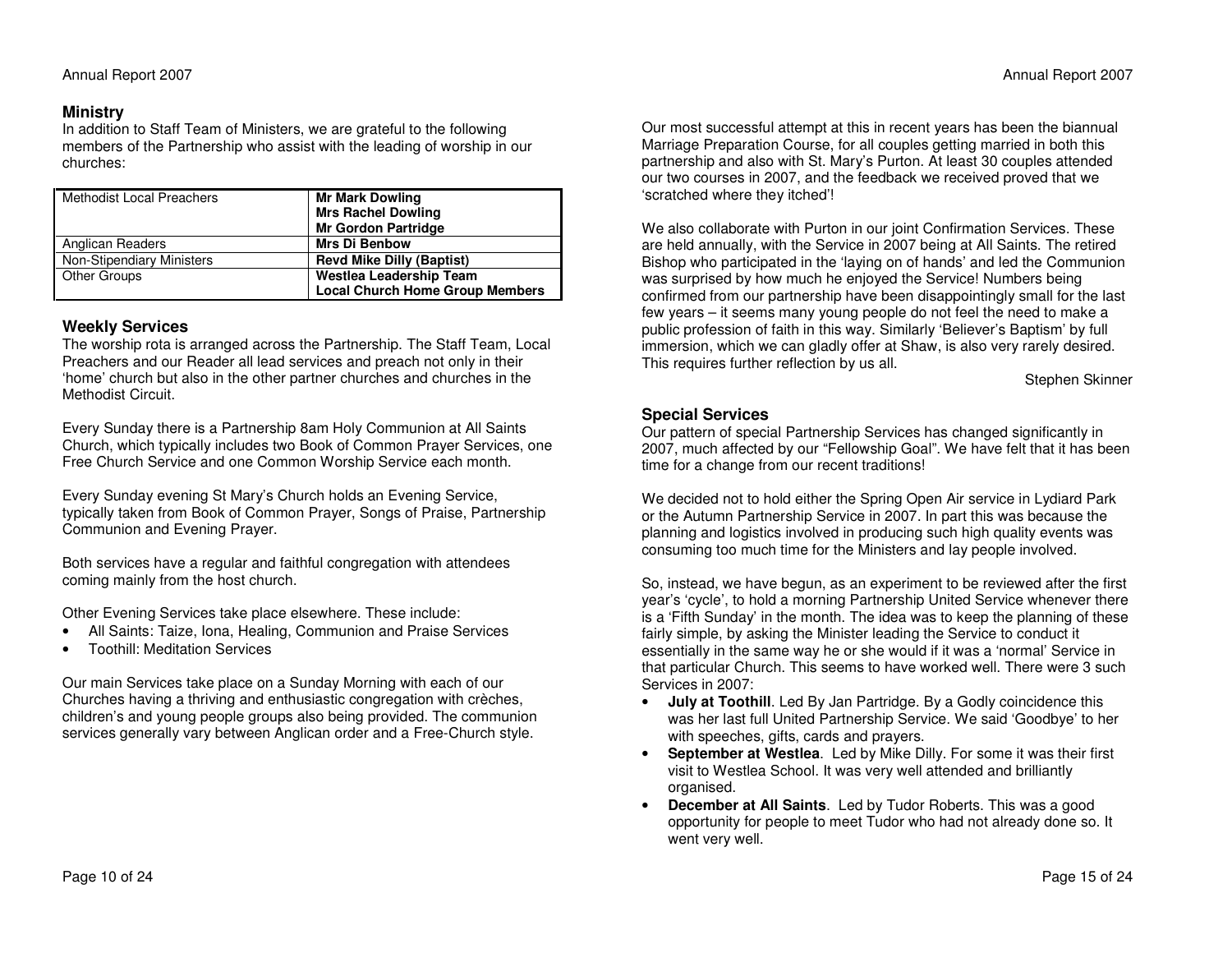We hope the final adopted version will also be useful and even practical! – usable for training and updating E C C and other members in governance matters, and their trustee responsibilities. It will also support the P artnership's 2008 application for Charity Com mission registration. Ed Poole

## **Oth er J oint P artn ers hip Ministrie s**

#### **J oint T h a n k s givin g & B a ptis m**

F a milies are strongly encouraged to attend church before and after their child is baptised. Each family is visited at home and a variety of videos about baptism are shown. Normally a Service of Thanksgiving or Dedication will be offered as an appropriate first step. It is not our policy to refuse Baptism to any family living within the Partnership area, but through careful explanation of the privileges and responsibilities of B aptism we urge parents and Godparents to consider their own need to share Christian faith.

#### **Occasional Offices**

The Ministers continue to be invited to conduct Weddings, Funerals and Baptisms on <sup>a</sup> fairly regular basis. They can take up <sup>a</sup> large <sup>a</sup> mount of minister's time, but they often represent <sup>a</sup> very special opportunity for both sensitive pastoral care and evangelism. We also offer Renew al of Marriage Vows, Memorial Services, Thanksgivings for Children and Dedications of Children – but these are not so frequently taken up. Most of these Services are associated with the historical and 'pretty' church of All S aints and St. M ary's.

Comparing 2007 with 2006, the overall trends seem to be:

- •• Reduction in number of Weddings, slightly greater decrease than the national trends.
- • Reduction in number of Funerals, especially at St. M ary's and at Crematorium, substantially less than national trends might expect.
- •• Increase in number of Baptisms, especially at St. Mary's, 'bucking' the national trend.

•

However it remains the case that all these 'Occasional Offices' do provide some of our potentially best opportunities for 'outreach', with people coming to us for help. We have not revised our Policies for several years, and the new Staff Team will I suspect be keen to do so – especially in regard to Baptism. In particular to improve our follow up of these contacts, through offering courses other than 'Alpha' which will enable people to explore further the faith they claim to 'own'.

### **N ormal Mornin g P attern of Wors hip**

|                  | $LM - 10.30$       | $LT - 10.00$       | $HTS - 10.30$      | $TH - 10.45$       | $We - 10.00$       |
|------------------|--------------------|--------------------|--------------------|--------------------|--------------------|
| Week             | Morning<br>Service | Morning<br>Service | Communion          | Communion          | Communion          |
| Week<br>2        | Communion          | Communion          | Morning<br>Service | Family<br>Service  | Family<br>Service  |
| Week<br>3        | Family<br>Service  | Family<br>Service  | Communion          | Morning<br>Service | Morning<br>Service |
| Week<br>4        | Communion          | Communion          | Family<br>Service  | Morning<br>Service | 'Swap Over'        |
| <b>Week</b><br>5 | Morning<br>Service | Morning<br>Service | Morning<br>Service | Family<br>Service  | Communion          |

### **J oint Partners hip Wors hip**

Several joint Services feature as part of our annual Worship C alendar. In 2007 these were:

- •Ash Wednesday – All S aints'
- •Woman's D ay of Prayer at All S aints'.
- •Holy Week midday meditations at Toothill.
- •**•** Easter Sunrise service at St Mary's
- •Ascension D ay Com munion at St M ary's.
- •United Confirmation Service at All Saints'.
- •Partnership Memorial Service at All S aints'.
- •• 5<sup>th</sup> Sunday joint worship at Toothill, Westlea and All Saints

## **YouthWork**

### **Safe toGrow**

At the beginning of last year we started to update the safe to grow policy, the new policy was approved through ECC on 13<sup>th</sup> November 2007. It has now been put onto the partnership web site for every one to see.

Bristol Diocese has asked all parishes to ensure that their appointment processes are complete, including C RB check, references beginning taken, a confidential declaration, and training. With our new policy we are working towards achieving this for all people who are working with children and young people. All churches are reviewing the policy, and as <sup>a</sup> partnership we are aiming to get this done by E aster.